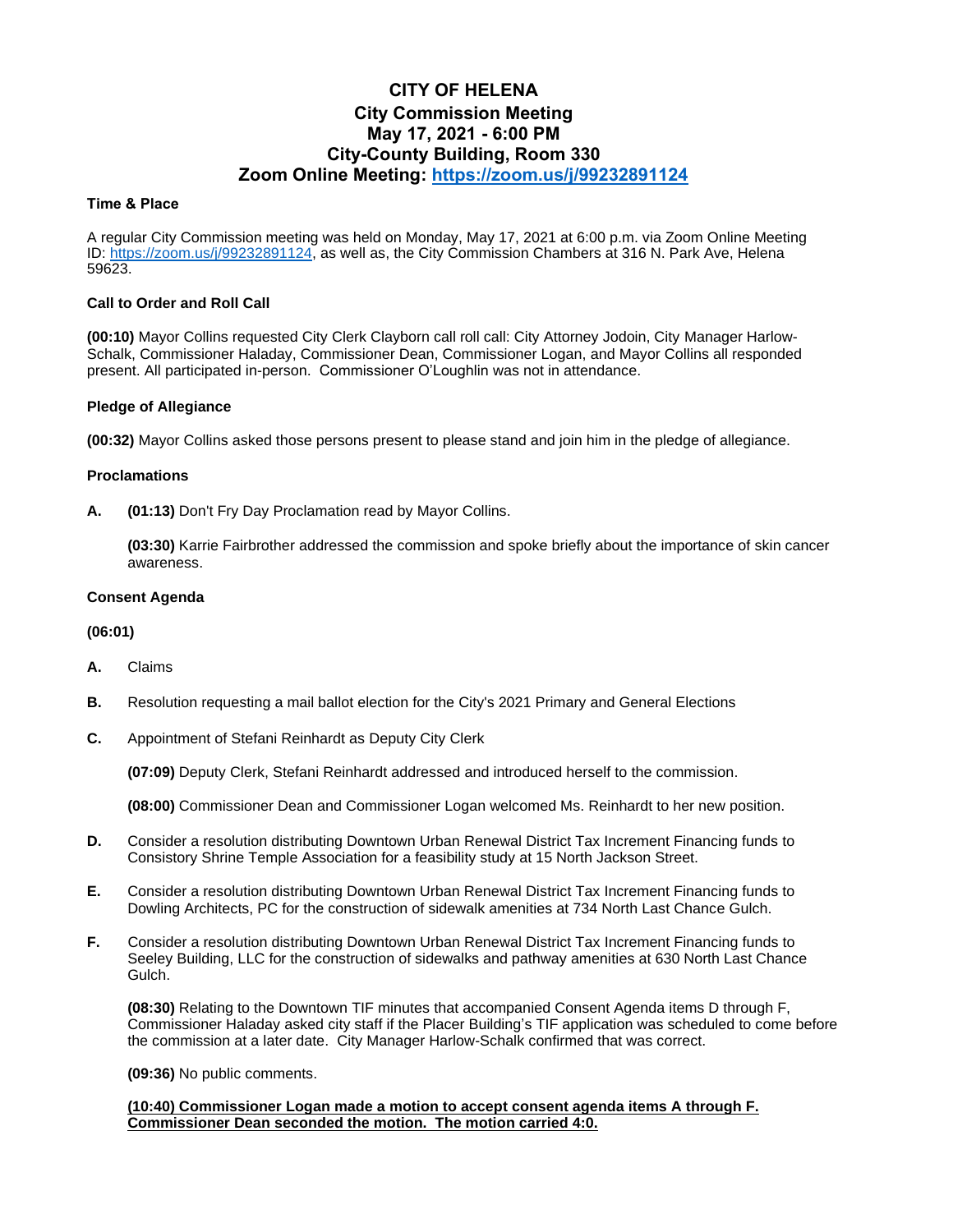## **Communication/Proposals from Commissioners**

**(11:55)** Commissioner Haladay informed the rest of the commission of a concern brought to him the previous week regarding the policing discussion panels and that public comment was not being taken during those meetings. Discussion was had amongst the city commission and city staff to whether public comment had been taken and if that was the consensus moving forward.

# **Report of the City Attorney**

**(14:23)** City Attorney Jodoin had nothing to report to the commission.

## **Report of the City Manager**

**(14:30)** City Manager Harlow-Schalk informed the commission of a string of vandalisms that occurred over the weekend including spray painting of vehicles, the Helena Cathedral, two businesses, as well as other incidences on Mount Helena and the Beattie Street trailheads.

## **Communications from the Helena Citizens Council**

**(15:40)** HCC representative, Nancy Perry gave a report.

There were no public comments.

#### **Regular Items**

**A.** Consider first passage of an Ordinance adopting by reference the State adopted 2018 editions of the International Energy Conservation Code (IECC) by amending and adopting a revised Chapter 2 of Title 3, Helena City Code and set a public hearing date for June 21, 2021.

**(17:28)** Chief Building Official, Kim Mack presented on Regular Item A.

**(22:14)** Commissioner Dean recalled previous discussions around other code adoptions prior to IECC and how at the time, Chief Building Official Mack stated she did not know what the State's public input process would entail. Commissioner Dean asked Ms. Mack if she had new information regarding this subject. Chief Building Official Mack explained they held several virtual meetings around the State of Montana, they put out public notice to stakeholders, and public comments were gathered for the Building Codes Council for review. In conclusion, amendments were considered followed by a vote from said council.

**(23:20)** Commissioner Haladay questioned if the City of Helena had considered adopting the R-A Appendix and whether city staff knew if other municipalities were doing the same. Chief Building Official Mack explained the Building Codes Council adopted the appendix on the state level in order for certified jurisdictions to be able to use it, but left it as an option for local jurisdictions to enforce it or not. She confirmed she did reach out to several other municipalities including Billings, Bozeman, Laurel, Missoula, and Kalispell. None of which had adopted Appendix R-A, but the general consensus was if someone did want to use it, then it could be used as a guidance for that type of installation.

**(25:05)** Mark Juedeman residing at 1801 E. Broadway Street addressed the commission and spoke in favor of adopting the 2018 Energy Code.

**(25:54)** There were no other public comments.

**(26:00) Commissioner Dean moved to approve first passage of an ordinance adopting by reference the State adopted 2018 editions of the International Energy Conservation Code (IECC) by amending and adopting a revised Chapter 2 of Title 3, Helena City Code and set a public hearing date for June 21, 2021. Commissioner Logan seconded the motion. The motion carried 4:0.**

**B.** Consider a Resolution of Intention to vacate the full width of the alley adjacent to Lots 11, 12 and 13 in Block 36 of the Flower Garden Addition to the City of Helena, Montana. In exchange for a city easement located on lot 14A.

**(27:05)** Public Works Director, Ryan Leland presented on Regular Item B.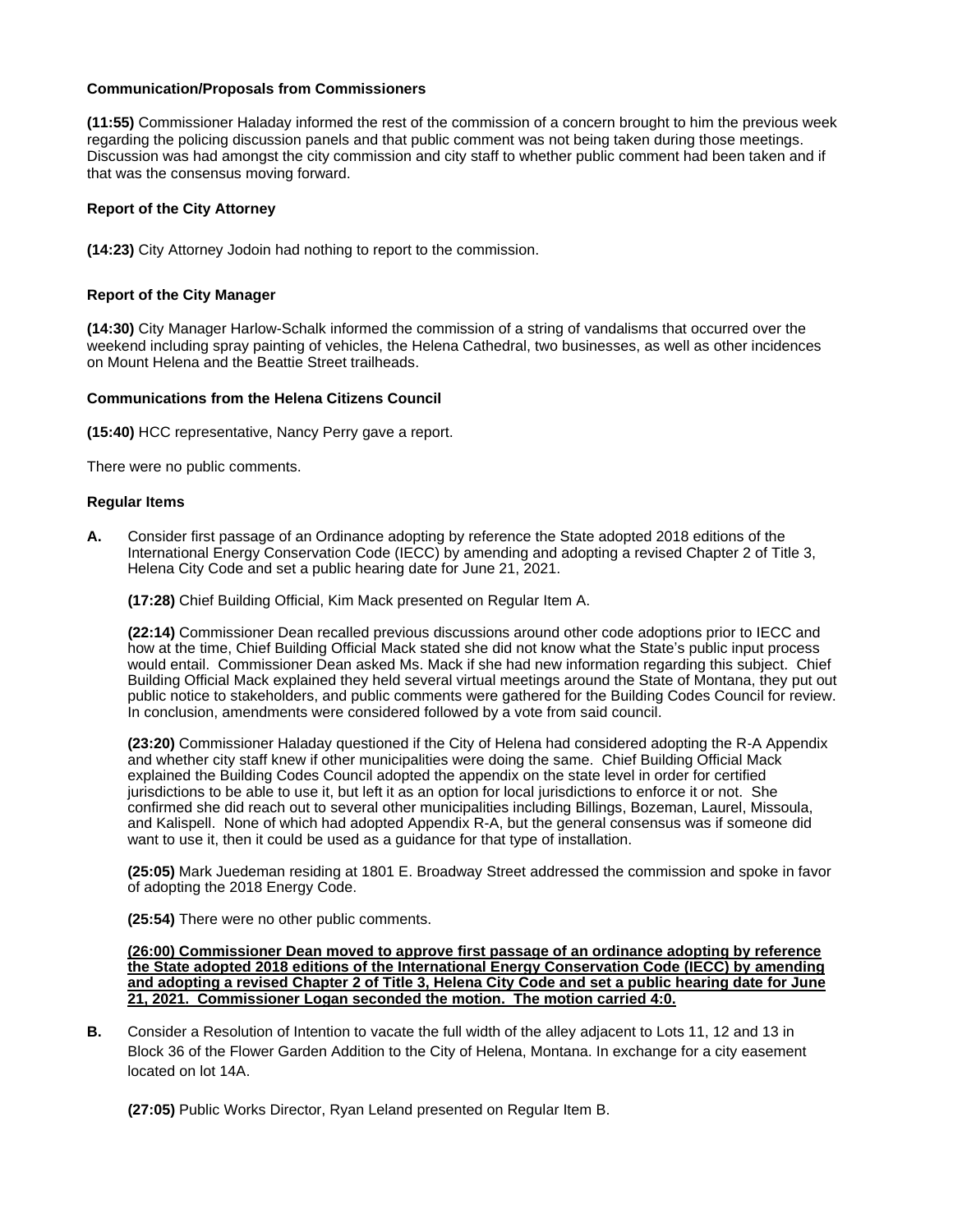**(30:27)** Commissioner Logan asked if Director Leland had received any comments regarding public safety related to access. Director Leland confirmed he had not and explained the property was undeveloped and currently can not be driven on because it is located on the embankment.

**(31:00)** There were no public comments.

#### **(31:09) Commissioner Logan moved to approve a Resolution of Intention to vacate the full width of the alley adjacent to Lots 11, 12 and 13 in Block 36 of the Flower Garden Addition to the City of Helena, Montana in exchange for a City easement located on Lot 14A. Commissioner Dean seconded the motion. The motion carried 4:0.**

## **Public Hearings**

**A.** Consider a Resolution to vacate Powderhorn Court located off Alpine View Drive within Aspen Park at Mountain View Meadows, all in the City of Helena, Montana.

**(32:09)** Public Works Director, Ryan Leland presented on Public Hearings Item A.

**(35:12)** Commissioner Dean recalled during previous discussions that the neighbors were in support of this change and asked Director Leland if this was correct. Director Leland confirmed this was correct and explained the majority of the surrounding properties were either owned by the developer or the City of Helena. However, all other property owners in the area indicated they were fine with this change.

**(35:57)** There were no public comments.

**(36:06) Commissioner Haladay moved to conditionally approve the resolution to vacate the right-ofway between Lots 1 and 2 in Block 8 of Aspen Park at Mountain View Meadow, known as Powderhorn Court. The right-of-way will be divided as represented in the attachment with 75% of the right-of-way going to the applicant and 25% to City Park Property and waiver of the transfer fee of \$43,691.52, with the condition of creating an easement for the existing 18" sewer main currently located in the right-of-way. Commissioner Dean seconded the motion. The motion carried 4:0.**

**B.** Consider a Resolution to Create Special Improvement Lighting District No. 399 in the City of Helena, Montana.

**(37:00)** Finance Director, Sheila Danielson presented on Public Hearings Item B.

**(41:14)** Discussion was had between Commissioner Dean and Director Danielson regarding what the process would be if a neighbor wanted to have a streetlight removed.

**(42:16)** Commissioner Haladay asked Director Danielson if she knew of any other situations such as this within the City of Helena where a group of homeowners have been forced to take on a lighting district that a developer built and then required the homeowners to pay for. Director Danielson stated she did not know of any others like it.

**(43:00)** Commissioner Logan asked Director Danielson if she had received any comments regarding how individuals in a condo association are assessed and if they were perhaps not benefiting from the streetlights. Director Danielson explained they did receive comments related to the lights continually going out and then not being replaced in a timely manner as well as single mothers on a fixed income indicating the cost would create a hardship. However, there were no comments that directly indicated that they were not benefiting from the lights at all.

**(44:05)** Commissioner Dean asked Director Danielson who had been paying for the lights over the last fifteen (15) years. Director Danielson confirmed that Northwestern Energy had been paying for the lights and explained they would not be passing off the costs to the property owners at this time rather they are calculating the costs as they currently exist to pass off to the property owners in the future. Should the resolution pass, then it will go as part of the City's annual assessments to the Montana Department of Revenue and the costs will be added to the property owners taxes for year 2021 and billed in fiscal year 2022.

**(44:56)** City Manager Harlow-Schalk made a point of clarification stating there were no condominiums within the area being assessed rather they were all single-family dwellings.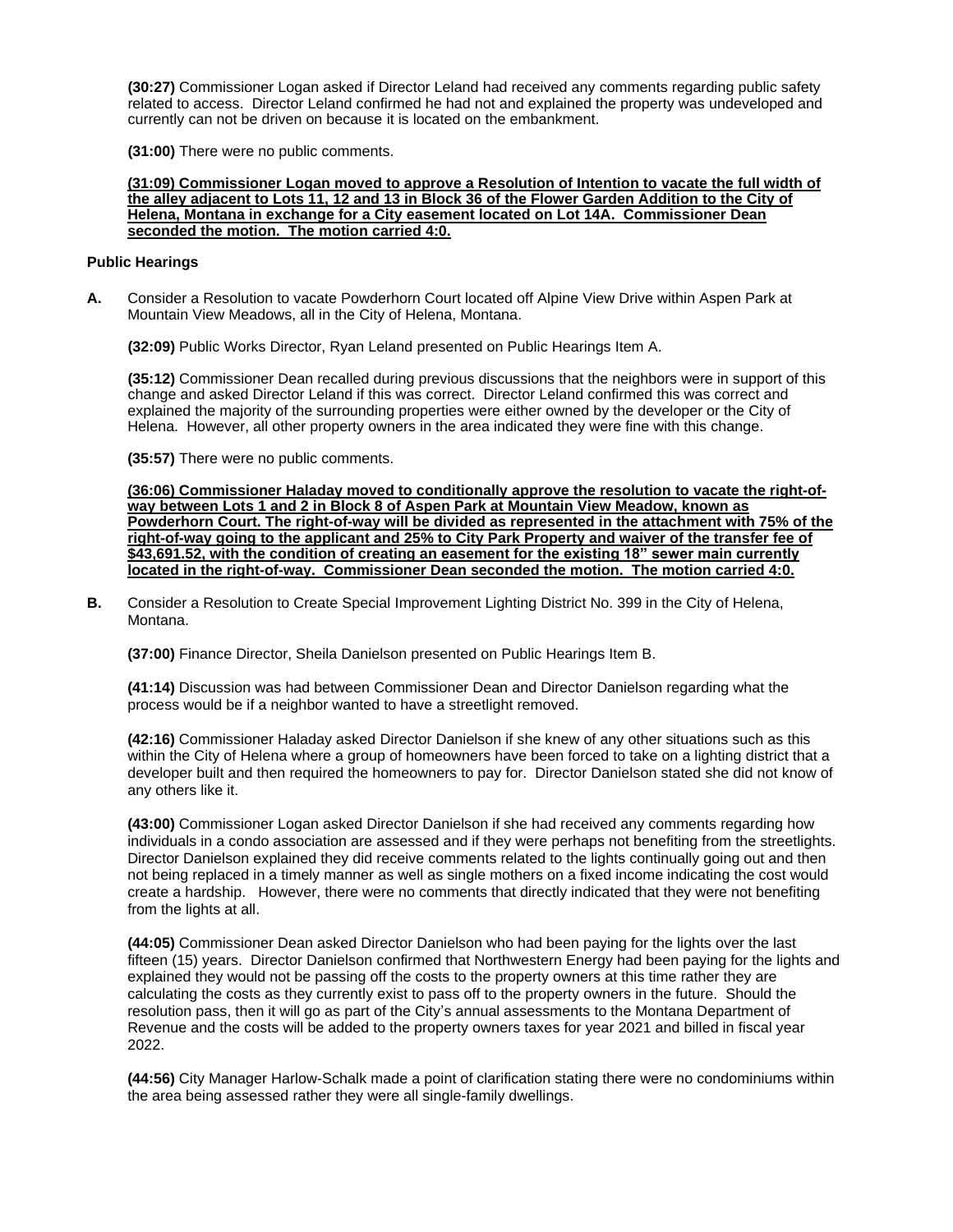**(45:12)** There were no public comments.

## **(46:15) Commissioner Logan moved to approve a resolution to create Special Improvement Lighting District No. 399 in the City of Helena, Montana. Commissioner Dean seconded the motion. The motion failed 0:4.**

#### **Presentations**

Helena Business Improvement District Work Plan FY2022

**B. (49:30)** Executive Director of the Helena Business Improvement District, Micky Zurcher presented Item B to the commission.

**(51:49)** Commissioner Dean and Director Zurcher discussed the scope of what the term "street beautifications" entailed.

**(52:35)** Commissioner Dean asked where a member of the public could get one of the maps and Director Zurcher explained they were available at the Helena BID's office located at 330 Jackson Street, the City-County Building, the Chamber of Commerce, several local businesses downtown, the Helena Tourism Alliance, as well as the Helena Airport.

**(53:20)** There were no public comments.

**A.** Helena Tourism Business Improvement District Work Plan & Budget Presentation

**(53:30)** Executive Director of the Helena Tourism Business Improvement District, Andrea Opitz presented Item A to the commission.

**(57:20)** Discussion was had between Commissioner Dean and Director Opitz regarding what efforts were being taken to promote Helena as the half-way point between Yellowstone National Park and Glacier National Park as well as which park affiliated groups had been contacted so far.

**(01:00:12)** Commissioner Dean asked Director Opitz to expand on the TBID training as well as how businesses can find out about it. Director Opitz explained the training program is generally offered once a year either in the Spring or the Fall, and current outreach for the program consists of word of mouth and notices are printed in their newsletter. Director Opitz went on to outline the training as well as outreach efforts in more depth.

**(01:03:29)** There were no public comments.

**C.** DRAFT Preliminary FY2022 Budget Work Session 2

**(01:03:53)** City Manager Harlow-Schalk presented Item C to the commission.

#### Parks & Recreation Department

**(01:24:54)** Parks and Recreation Director, Kristi Ponozzo presented her Department's Preliminary FY2022 Budget to the commission.

**(01:34:54)** Commissioner Dean asked Director Ponozzo if the funding for the Regional Parks District (also referred to as the Regional Community Amenities District) was already budgeted for FY22 and if not, did she anticipate they would need to expend additional dollars to cover those efforts or did the Department intend to find the funding somewhere else within their FY22 budget. Director Ponozzo explained they did increase their contracted services line item by \$8,000 within their general Parks and Recreation budget to pay for consulting work to get started on that.

**(01:35:40)** Commissioner Dean asked Director Ponozzo about the deferred capital improvement project for the Helena Civic Center and whether her Department intended to come back with that once the development of the business plan had concluded. Director Ponozzo explained they were updating their projected revenues for FY22 and they believe they will be able to make up some of those costs in order to complete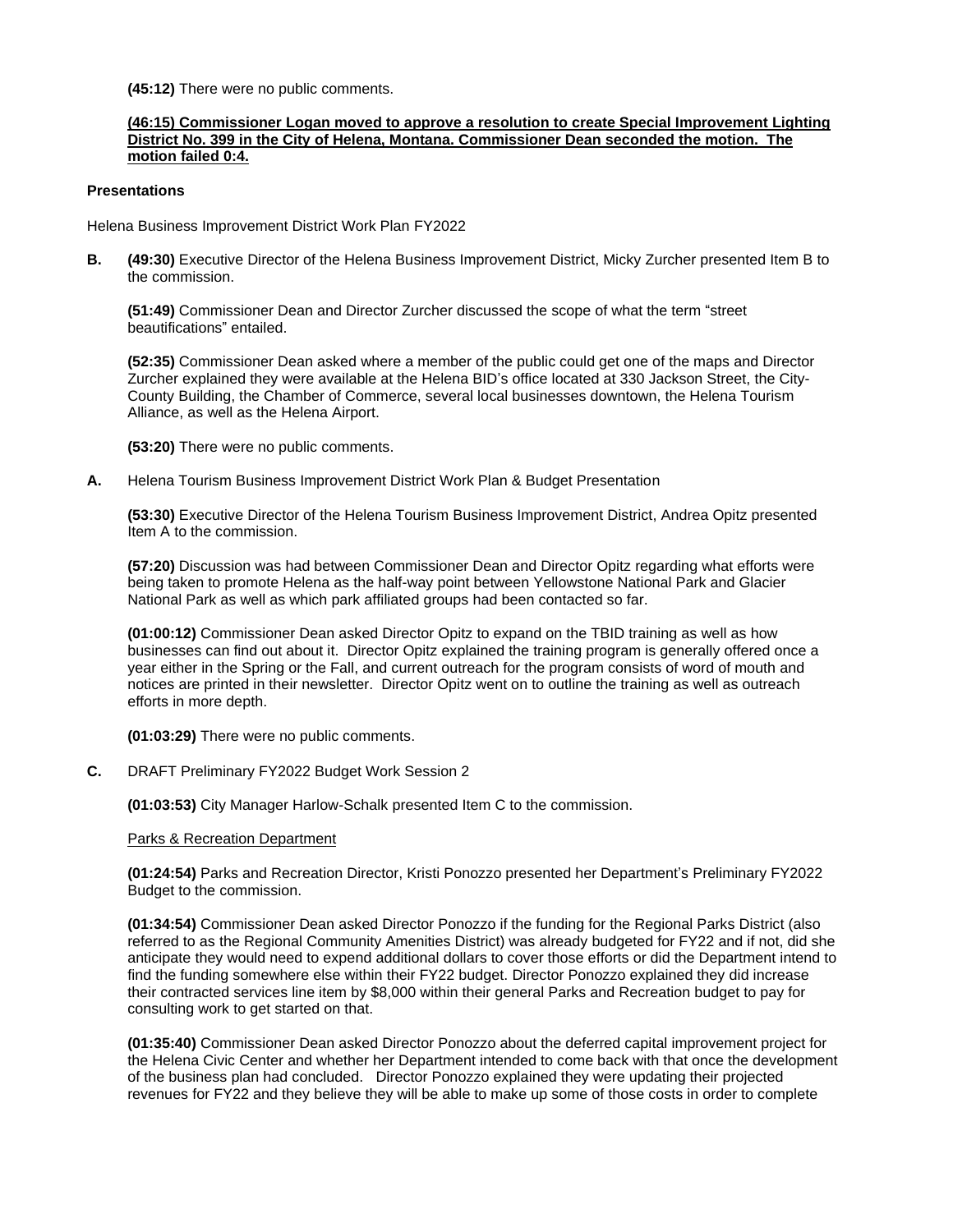some of the maintenance items. However, some of the capital improvement items may still need to be deferred.

**(01:36:26)** Commissioner Haladay recalled the last time the city tried to create a Regional Parks District and how their community partners such as Lewis and Clark County were not on board at the time, and it essentially ended the project. Commissioner Haladay asked Director Ponozzo what steps were being taken to ensure the funding being spent on consulting and other efforts for a Regional Parks District would not go to waste like last time. Director Ponozzo explained they intended to begin with an internal feasibility study to determine whether or not they should bring on a consultant and what they would be bringing them on for. Director Ponozzo acknowledged conversations needed to happen with the City-County Parks board to ensure that before they began spending time and money, that they were moving toward specific phases and/or milestones. Commissioner Haladay recommended they determine what the district will cost first and then building backwards from that, determine how that figure changes should our partners such as Jefferson or Lewis and Clark County withdraw from the project.

**(01:39:10)** Discussion was had between Commissioner Haladay and city staff regarding the parameters of the initial loan taken out for the Bill Robert's Golf Course to construct the club house, and whether it was now the recommendation to the commission to absorb \$250,000 in golf year over year through the general fund based on the Parks and Recreation Department's presentation.

**(01:45:39)** Commissioner Dean questioned if city staff intended to bring the proposed outline for contracted services of the Regional Parks District to the City-County Parks Board before plans commence and what that process would look like. Director Ponozzo confirmed the city has started those conversations within the City-County Parks Board and intend to have more specific conversations moving forward.

#### Transportation Systems Department

**(01:47:05)** Transportation Systems Director, David Knoepke presented his Department's Preliminary FY2022 Budget to the commission.

**(02:01:34)** Discussion was had between City Manager Harlow-Schalk, Director Knoepke, and the commission regarding long-term debt transfers and internal transfers.

**(02:07:07)** Commissioner Haladay questioned Director Knoepke about funding set aside for slip, trip and fall hazards and if they were being proposed for revision citing the initial Preliminary Budget binder showed a larger figure. Director Knoepke confirmed that was correct and outlined the specific reasons for this change.

**(02:08:19)** Commissioner Haladay asked if the Safe Routes to School program was also a new revision and Director Knoepke confirmed it was. Discussion was had regarding how much of that funding would be allocated for a consulting study and what that process could look like.

**(02:12:25)** Commissioner Haladay asked Director Knoepke if Knight Street was budgeted for FY2022 in any capacity. Director Knoepke confirmed the design was included, however the construction funding was be anticipated through COVID savings and potentially some of the ARPA funding. Director Knoepke also informed the commission that his department intended to bring forward an information only presentation regarding the Montana Department of Transportation's Transportation Alternatives (TA) grants as a potential alternative means of funding. Discussion was had regarding the potential debt servicing costs year over year for a project such as Knight Street.

**(02:14:30)** Regarding the Non-Motorized Travel Advisory Council (NMTAC), Commissioner Haladay listed three recommended areas for review they had at their last meeting:

- 1. Helena Ave, specifically the 5-point intersection study
- 2. The crossing at Ewing and  $12<sup>th</sup>$  Ave
- 3. Centennial Trail

**(02:14:50)** Discussion was had between Commissioner Haladay and Director Knoepke regarding the process and cost if the commission wanted to get the ball rolling on any of those non-motorized projects.

**(02:21:34)** City Manager Harlow-Schalk informed the commission that there are additional federal funds that have become available separate from the ARPA funds. As such, the city is not only targeting existing projects, but also looking to prioritize them as discussions advance.